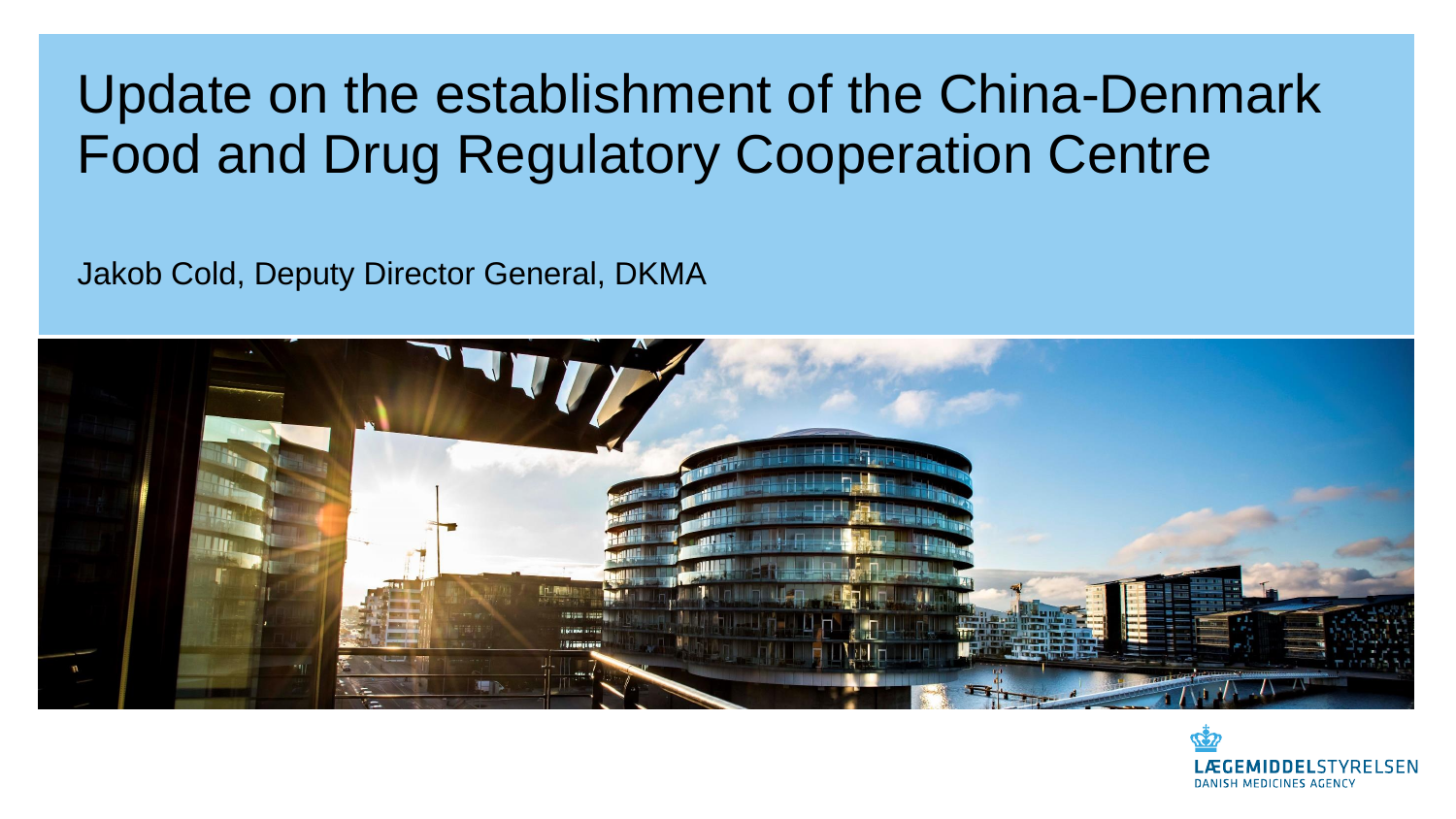# State of play

- ‒ Awaits signature of the MoU on the Centre
- ‒ CFDA visit at DKMA 13 March 2017
- ‒ Development of the Joint Working Programme on-going
	- First exchange of proposals in January and February
- ‒ Common satisfaction with the DK government decision on a growth consellor on health at the Royal Danish Embassy in Bejing
- ‒ Recommendations of the DK Growth Team to underpin the cooperation between DK and **China**

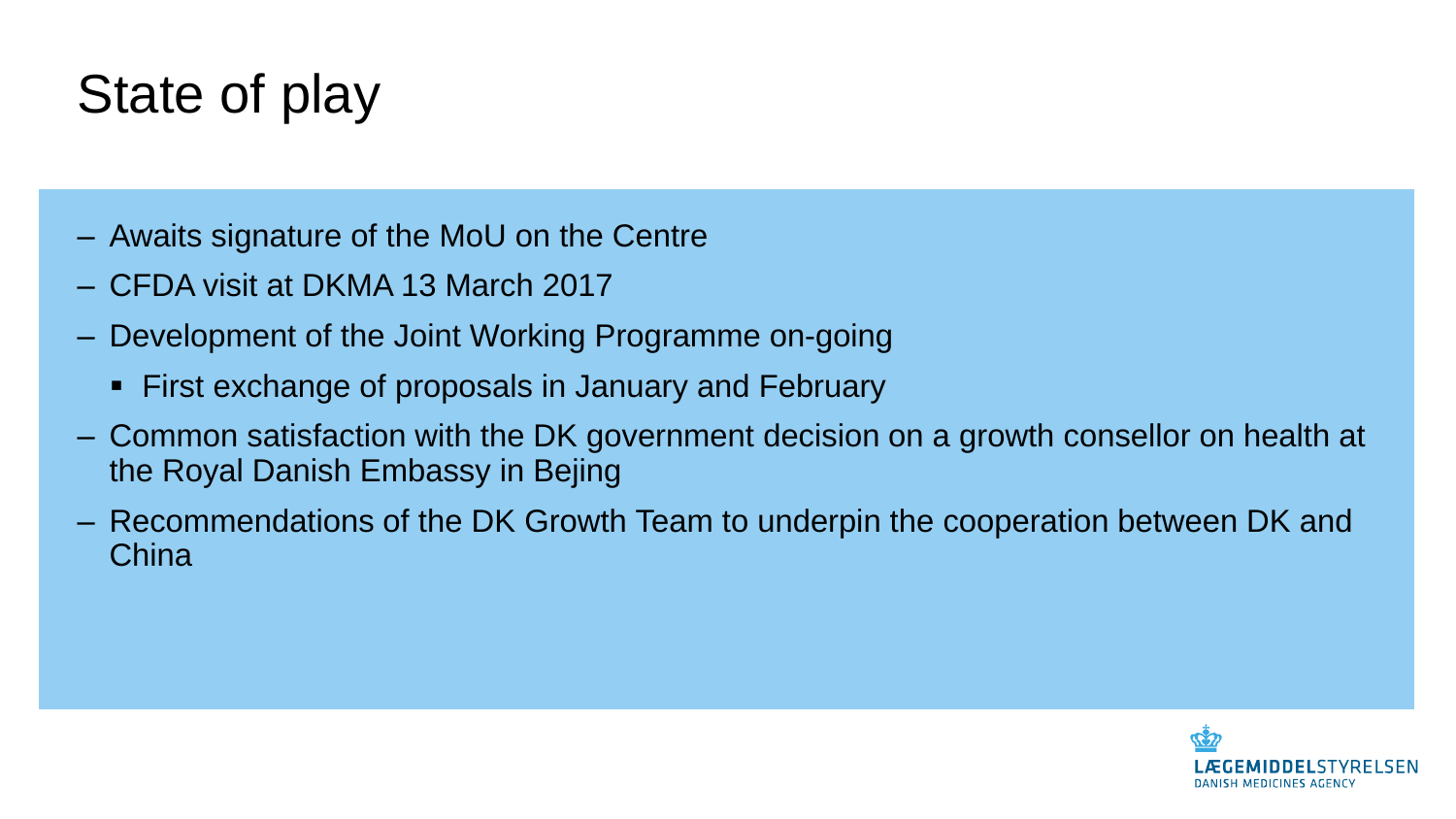## CFDA visit at DKMA 13 March 2017

- ‒ High level representation
	- **CFDA: Director General Yuan Lin,** Director Zhang Gaotong
	- DKMA: Director General Thomas Senderovitz, Deputy Director General Jakob Cold, relevant Directors of Division etc.
- ‒ Tour of the DKMA
- ‒ Constructive and frank exchanges



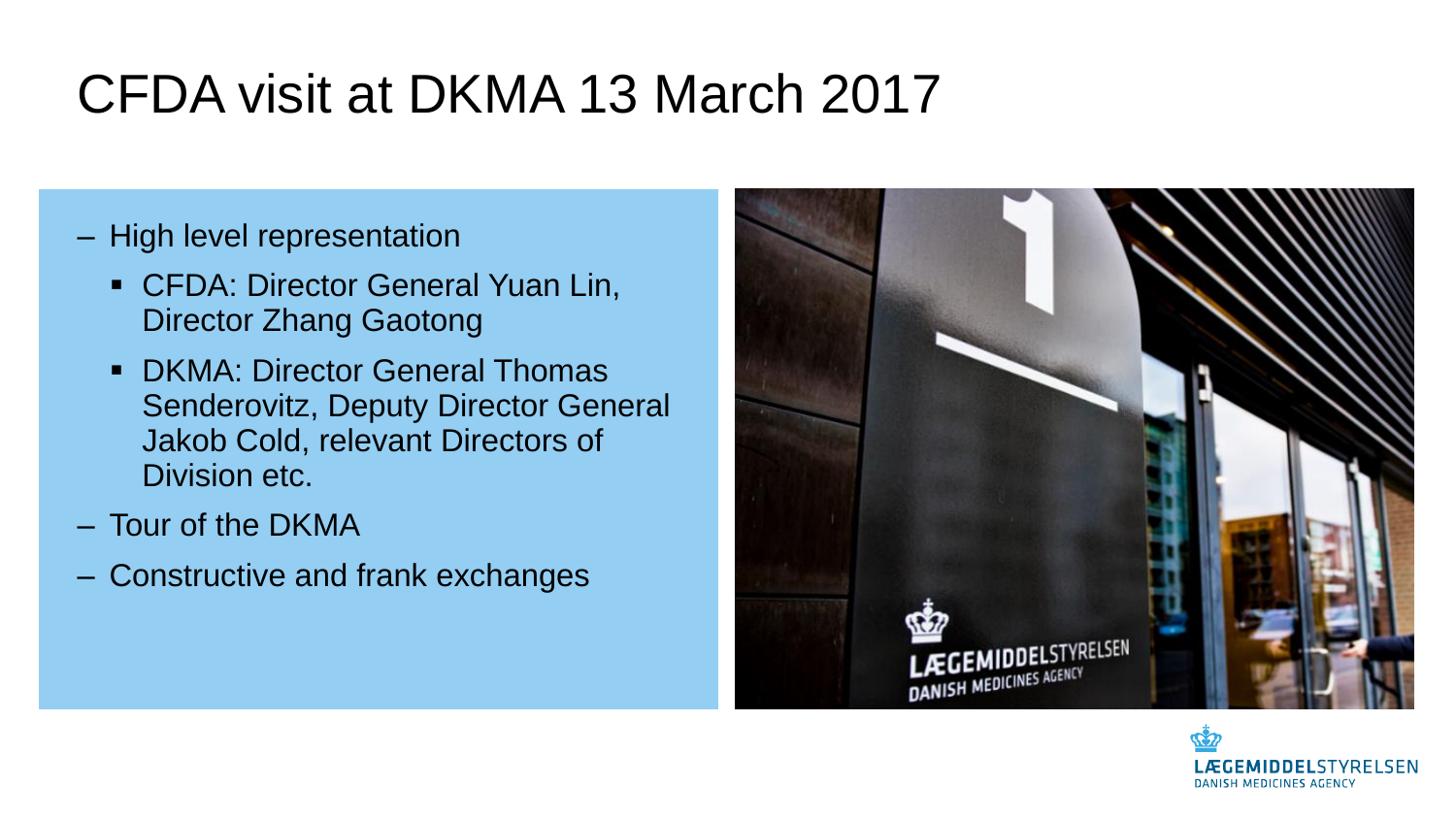#### **Content**

Presentations to outline

- ‒ the strategic priorities of the DKMA until 2021,
- ‒ the reform of the Chinese Drug law and challenges faced,
- ‒ a model for governance of the Centre in relation to medicines and medical devices,
- ‒ possible areas for cooperation within the key areas identified in the draft MoU on the Centre and
- ‒ proposals for activities to be included in the first joint working programme on medicines and medical devices.

**Discussions** 

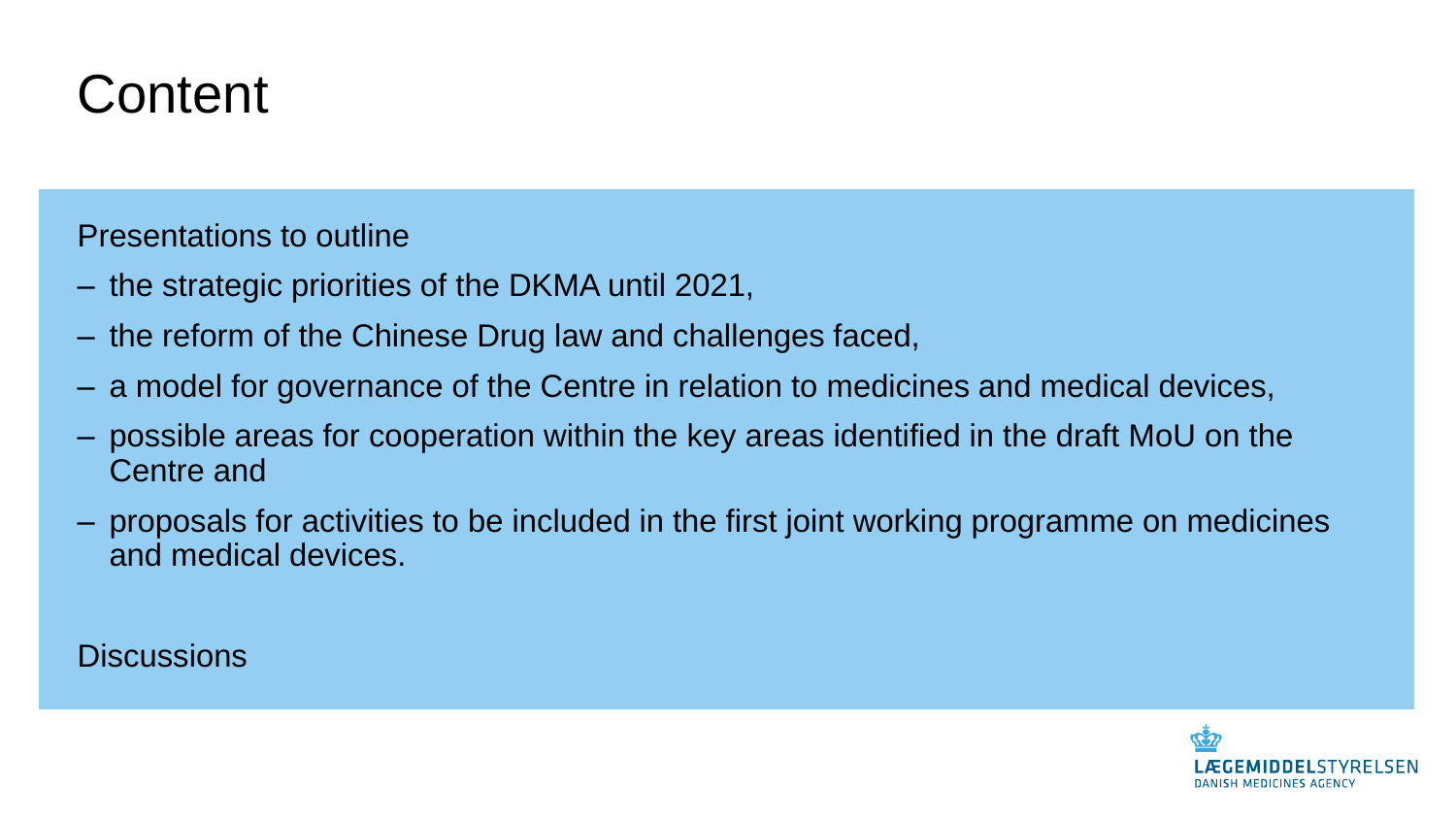## Some possible topics of cooperation

- ‒ Evaluation of medicines
	- Capacity building: External medical assessors
- ‒ Scientific Advice
- ‒ Inspections
	- Risk based approach to inspections, training of inspectors, inspectors' powers
- ‒ Laboratory control of radiopharmaceuticals
- ‒ Exchange of experience on new technologies in relation to medical devices

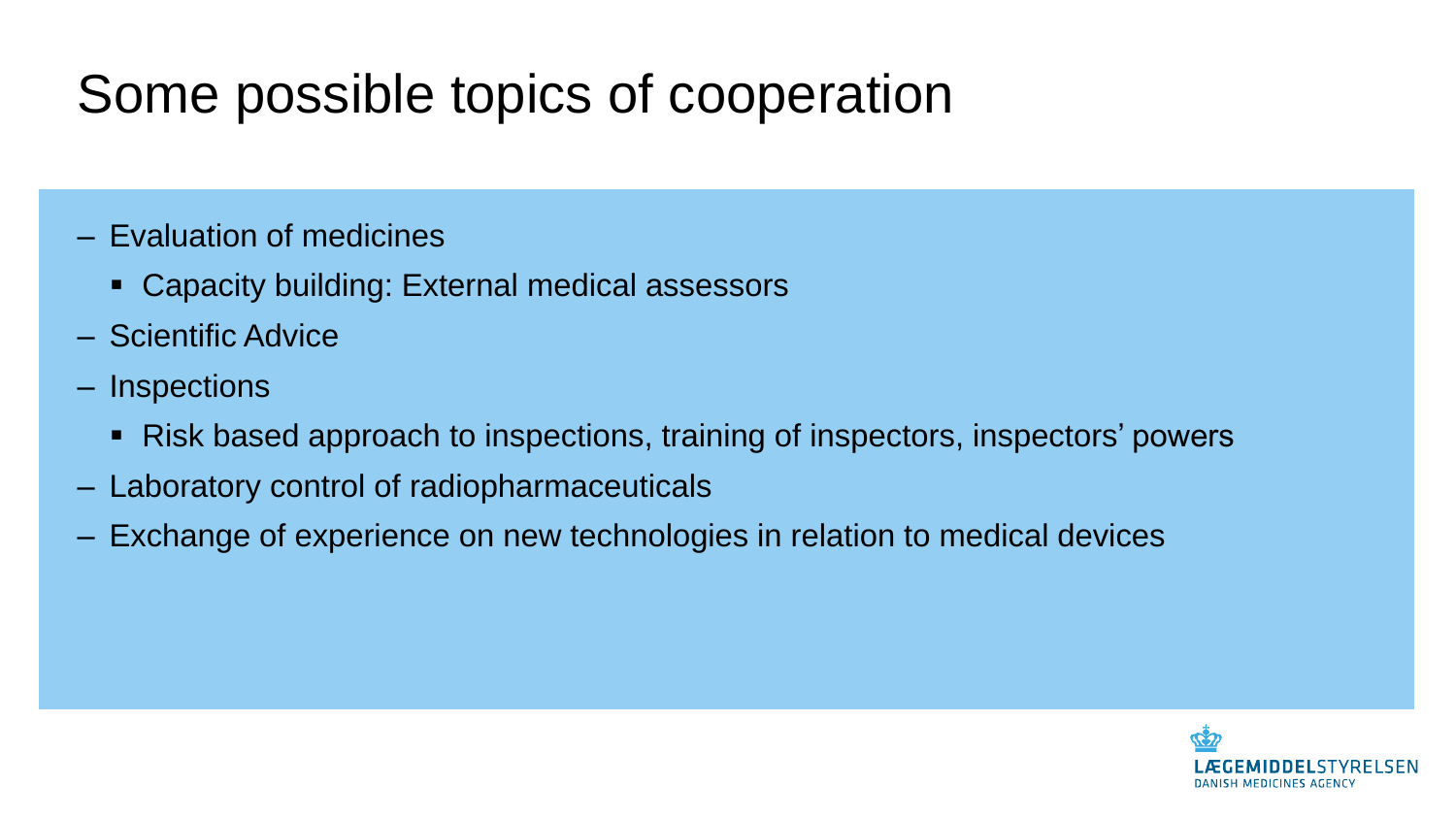## Outcome of the CFDA visit

- ‒ Continued relation building
- ‒ Agreement on high ambitions for the Centre was confirmed
- ‒ Identification of further topics and activities for cooperation
- ‒ First Joint Working Programme should be established before signature of MoU
- ‒ Further elaboration on the governance for the Centre
- ‒ DKMA proposal for Joint Working Programme drafted

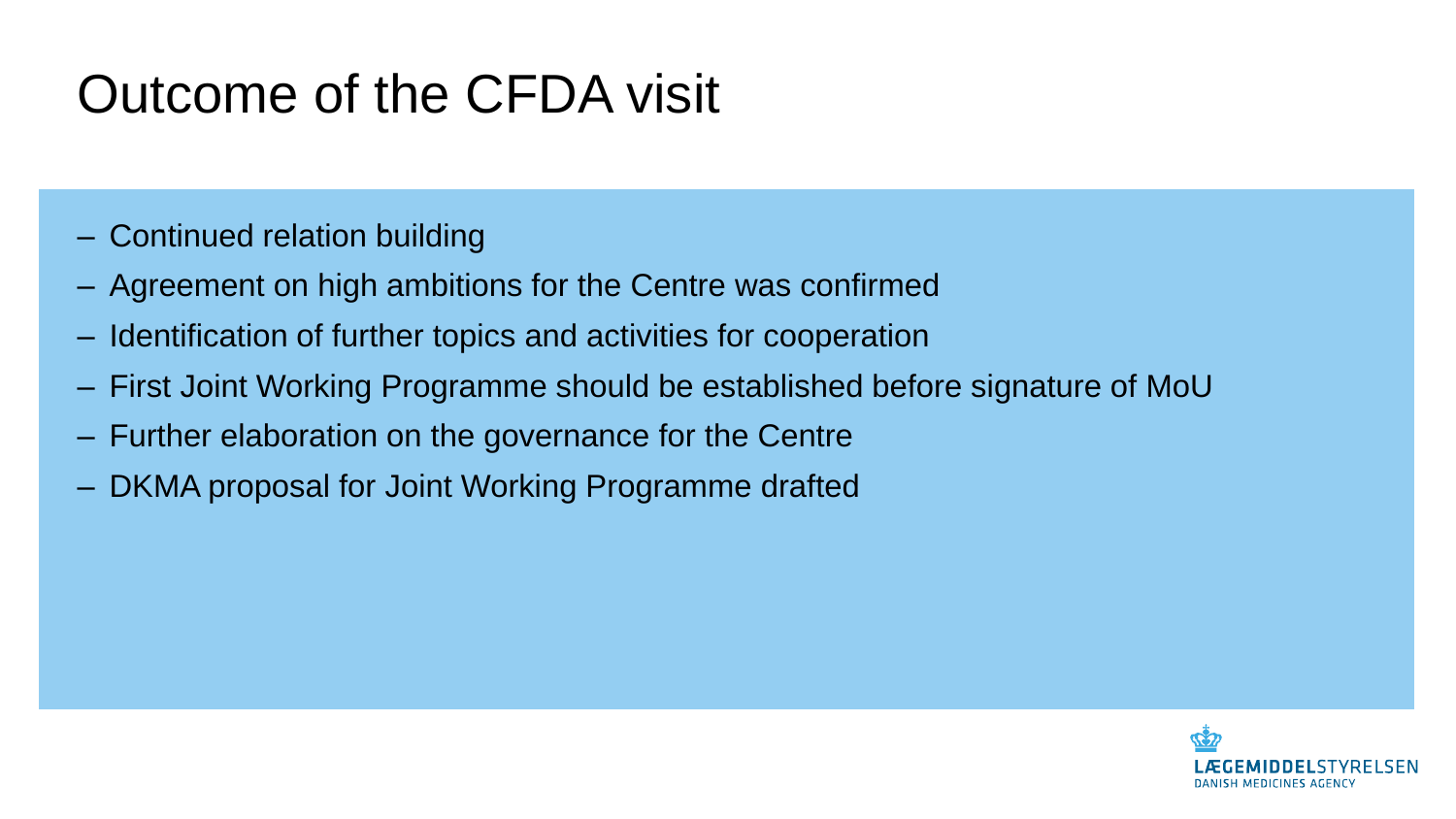#### Next steps

- ‒ Chinese feedback on DKMA proposal for Joint Working Programme
- ‒ Virtual meeting to further develop the Joint Working Programme
- ‒ DKMA visit to CFDA/subordinate agencies before the summer